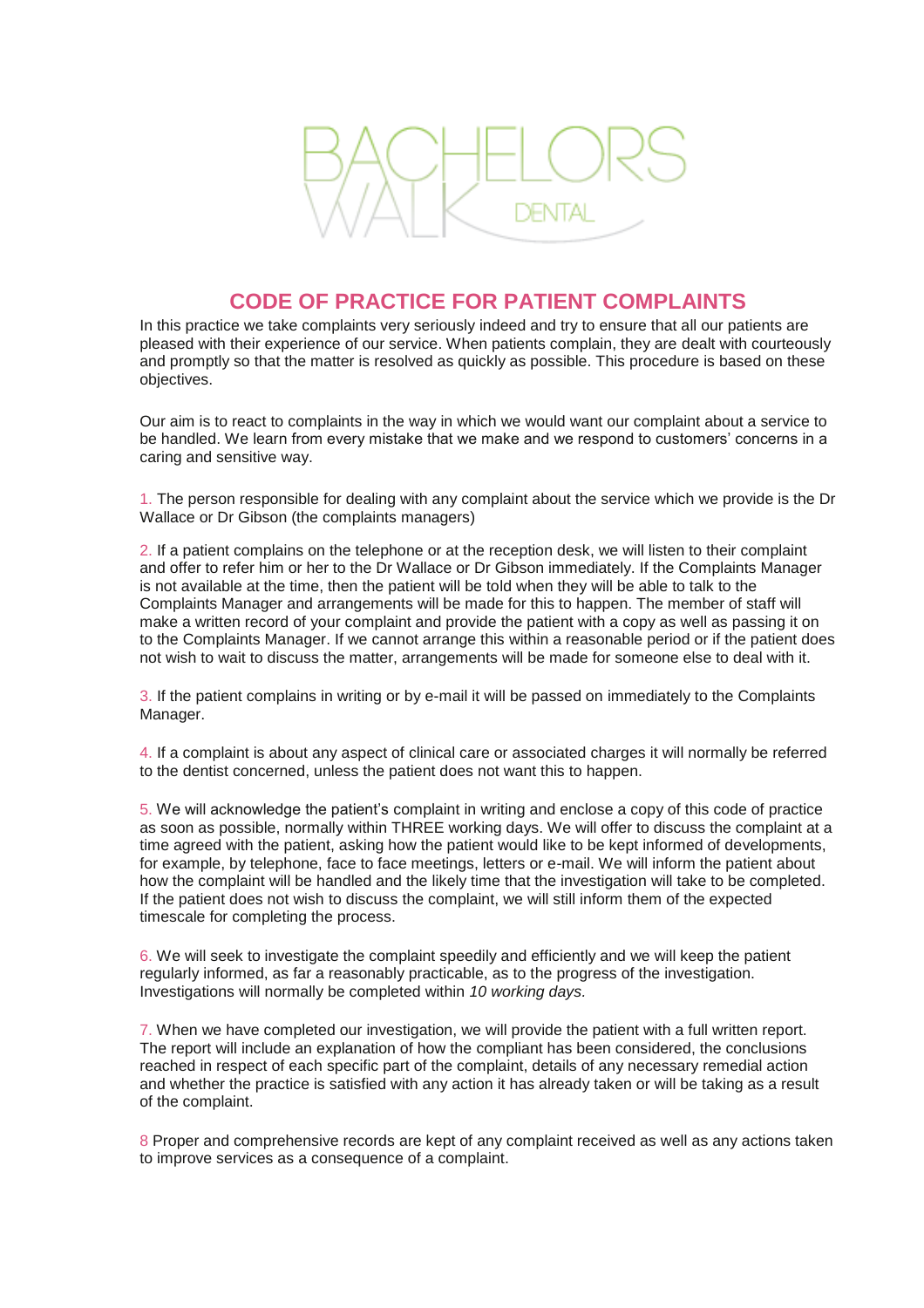9. If patients are not satisfied with the result of our procedure then a complaint may be referred to: **Northern Ireland Ombudsman**, Freepost BEL 1478, Belfast BT1 6BR telephone: 0800 343424 or www.ni-ombudsman.org.uk for complaints about NHS treatment.

**The Dental Complaints Service**, The Lansdowne Building, 2 Lansdowne Road, Croydon, Greater London CR9 2ER, 08456 120 540 or www.dentalcomplaints.org.uk for complaints about private treatment.

**The General Dental Council**, 37 Wimpole Street, London, W1M 8DQ the dentists' registration body.

RQIA: 9th Floor Riverside Tower 5 Lanyon Place BELFAST BT1 3BT